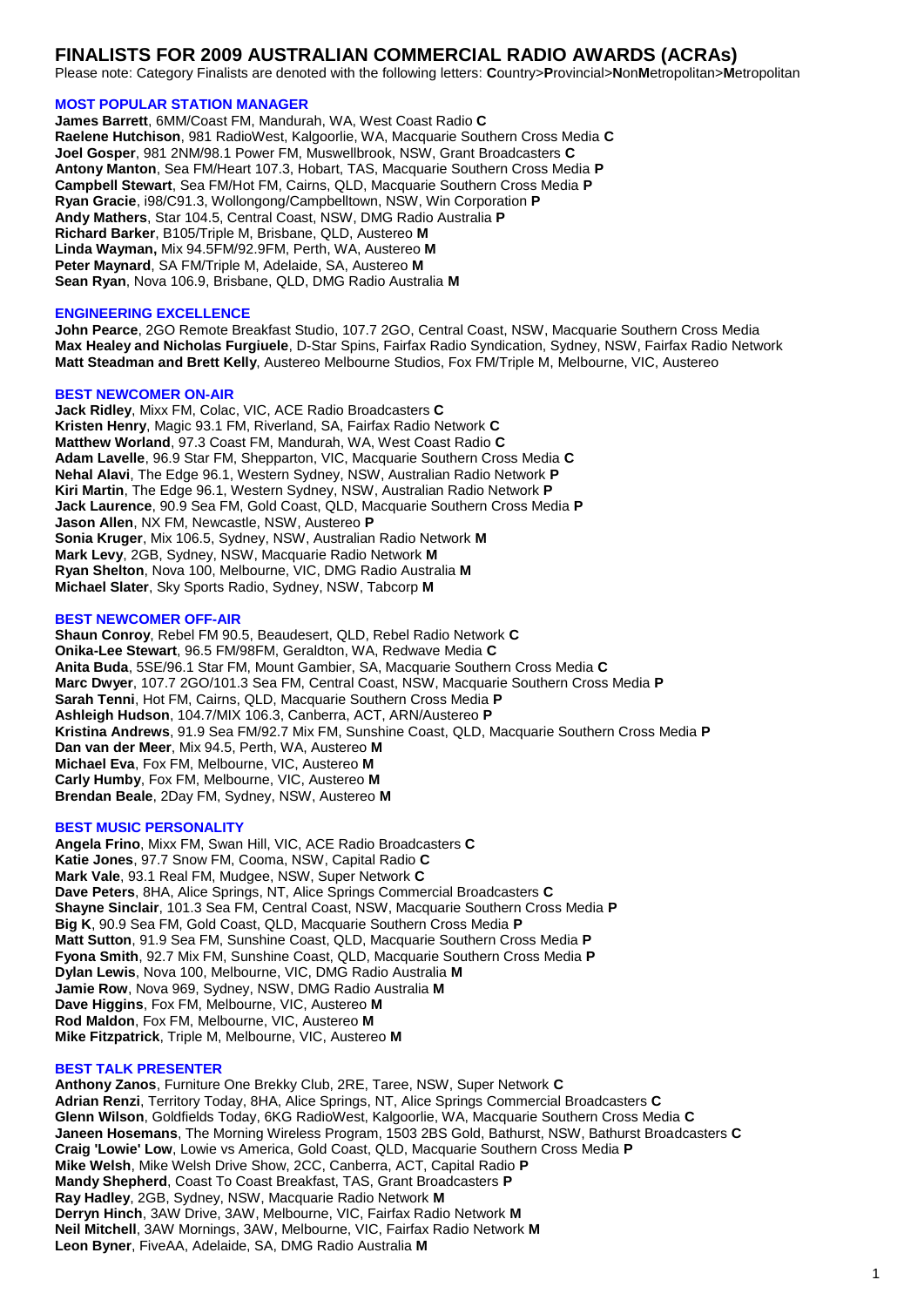# **BRIAN WHITE MEMORIAL AWARD**

**Laura Tunstall**, 2GB, Sydney, NSW, Macquarie Radio Network **Clinton Maynard**, 2UE, Sydney, NSW, Fairfax Radio Network **Jason Morrison**, 2GB, Sydney, NSW, Macquarie Radio Network

# **BEST ON-AIR TEAM**

**Zoo FM Breakfast**, Elliot Kinsela & Lia Crowley, Zoo FM, Dubbo, NSW, Super Network **C 969 Star FM's Adam and Joe**, Adam Lavelle and Joe Gleeson , 96.9 Star FM, Shepparton, VIC, Macquarie Southern Cross Media **C Fishy Friday**, Janeen Hosemans & Peter Harrison, 1503 2BS Gold, Bathurst, NSW, Bathurst Broadcasters **C Mike E & Carmela**, The Edge 96.1, Western Sydney, NSW, Australian Radio Network **P River 949's Ruby and Dave Show**, River 949, Ipswich, QLD, Grant Broadcasters **P Banksy & Steve Breakfast**, Banksy & Steve, Hot FM, Townsville, QLD, Macquarie Southern Cross Media **P Mark and Caroline for Breakfast**, Mark Darin and Caroline Hutchinson, 92.7 Mix FM, Sunshine Coast, QLD, Macquarie Southern Cross Media **P Scotty & Nige for Breakfast**, Scott Masters & Nigel Johnson, 104.7, Canberra, ACT, ARN/Austereo **P Hughesy & Kate**, Nova 100, Melbourne, VIC, DMG Radio Australia **M Meshel, Ash, Kip & Luttsy**, Nova 106.9, Brisbane, QLD, DMG Radio Australia **M Merrick & Rosso & Kate Ritchie**, Nova 969, Sydney, NSW, DMG Radio Australia **M Hamish & Andy**, Fox FM, Melbourne, VIC, Austereo **M The Kyle & Jackie O Show**, 2Day FM, Sydney, NSW, Austereo **M**

### **BEST SHOW PRODUCER – ENTERTAINMENT & MUSIC**

**George Mihalos**, Vinyl Revival, 2XL, Cooma, NSW, Capital Radio **NM Lauren Richardson**, Holmsey & Flan, Something Different for Breakfast, 102.9 FM, Gold Coast, QLD, Hot Tomato **NM Simon Baggott**, Paul, Moyra and Baggs, 90.9 Sea FM, Gold Coast, QLD, Macquarie Southern Cross Media **NM Ben Latimer**, Jonesy and Amanda in the Morning, WS FM, Sydney, NSW, Australian Radio Network **M Sacha French**, Hughesy and Kate Breakfast Show, Nova 100, Melbourne, VIC, DMG Radio Australia **M Sam Cavanagh**, Hamish & Andy, Fox FM, Melbourne, VIC, Austereo **M Brooke Powell**, The Cage, Triple M, Brisbane, QLD, Austereo **M**

### **BEST SHOW PRODUCER – TALK & CURRENT AFFAIRS**

**Andrea Moore**, 2BS Talk Producer, 1503 2BS Gold, Bathurst, NSW, Bathurst Broadcasters **Sophie Onikul**, The Ray Hadley Morning Show, 2GB, Sydney, NSW, Macquarie Radio Network **Justin Smith**, 3AW Mornings, 3AW, Melbourne, VIC, Fairfax Radio Network **Tom Menzies**, FiveAA, Adelaide, SA, DMG Radio Australia

### **BEST CURRENT AFFAIRS COMMENTATOR**

**Ray Hadley**, 2GB, Sydney, NSW, Macquarie Radio Network **Howard Sattler**, 6PR, Perth, WA, Fairfax Radio Network **Neil Mitchell**, 3AW Mornings, 3AW, Melbourne, VIC, Fairfax Radio Network **Derryn Hinch**, 3AW Drive, 3AW, Melbourne, VIC, Fairfax Radio Network

### **BEST SPORTS PRESENTER**

**Geoff Mann**, 2DU, Dubbo, NSW, Super Network **C Matthew Worland**, The Coast Rub Down, Coast FM, Mandurah, WA, West Coast Radio **C Glenn Wilson**, Saturday Sports, 6KG RadioWest, Kalgoorlie, WA, Macquarie Southern Cross Media **C John Piva**, 4CA, Cairns, QLD, Prime Radio **P Steve Allan**, 2GO's Locker Room, 107.7 2GO, Central Coast, NSW, Macquarie Southern Cross Media **P Daniel Leach**, RadioWest Sports, 6TZ RadioWest, Bunbury, WA, Macquarie Southern Cross Media **P Gerald (Kiwi G) Morunga**, 104.7 Balls N All, 104.7, Canberra, ACT, ARN/Austereo **P Ray Hadley**, 2GB, Sydney, NSW, Macquarie Radio Network **M Rex Hunt**, 3AW Football, 3AW, Melbourne, VIC, Fairfax Radio Network **M Andrew Martin**, Nova 969, Sydney, NSW, DMG Radio Australia M **James Brayshaw**, Triple M, Melbourne, VIC, Austereo **M 'Rabs' Ray Warren**, Dead Set Legends, Triple M, Sydney, NSW, Austereo **M**

#### **BEST NEWS PRESENTER**

**Ashleigh Brown**, 2GN, Goulburn, NSW, Capital Radio **C Sarah Taylor**, 3WM, Horsham, VIC, ACE Radio Broadcasters **C Lois Chislett**, 3YB, Warrnambool, VIC, ACE Radio Broadcasters **C Charles Croucher**, B-Rock FM 99.3, Bathurst, NSW, Bathurst Broadcasters **C Rod McLeod**, 92.5 Gold FM, Gold Coast, QLD, Macquarie Southern Cross Media **P Hamish Finlay**, 105.7 The River, Albury, NSW, Macquarie Southern Cross Media **P Alex Jackson**, 101.7 HO-FM, Hobart, TAS, Grant Broadcasters **P Renee Shearer**, MIX 106.3, Canberra, ACT, ARN/Austereo **P Glenn Daniel**, WS FM, Sydney, NSW, Australian Radio Network (FM) **M Kristy Warner**, Nova 969, Sydney, NSW, DMG Radio Australia (FM) **M Susannah Wilson**, Fox FM, Melbourne, VIC, Austereo (FM) **M Geoff Field,** 2Day FM, Sydney, NSW, Austereo (FM) **M Steve Blanda**, 2UE, Sydney, NSW, Fairfax Radio Network (AM) **M Tony Tardio**, 3AW, Melbourne, VIC, Fairfax Radio Network (AM) **M David Armstrong**, 3AW, Melbourne, VIC, Fairfax Radio Network (AM) **M Jane Doyle**, FiveAA, Adelaide, SA, DMG Radio Australia (AM) **M**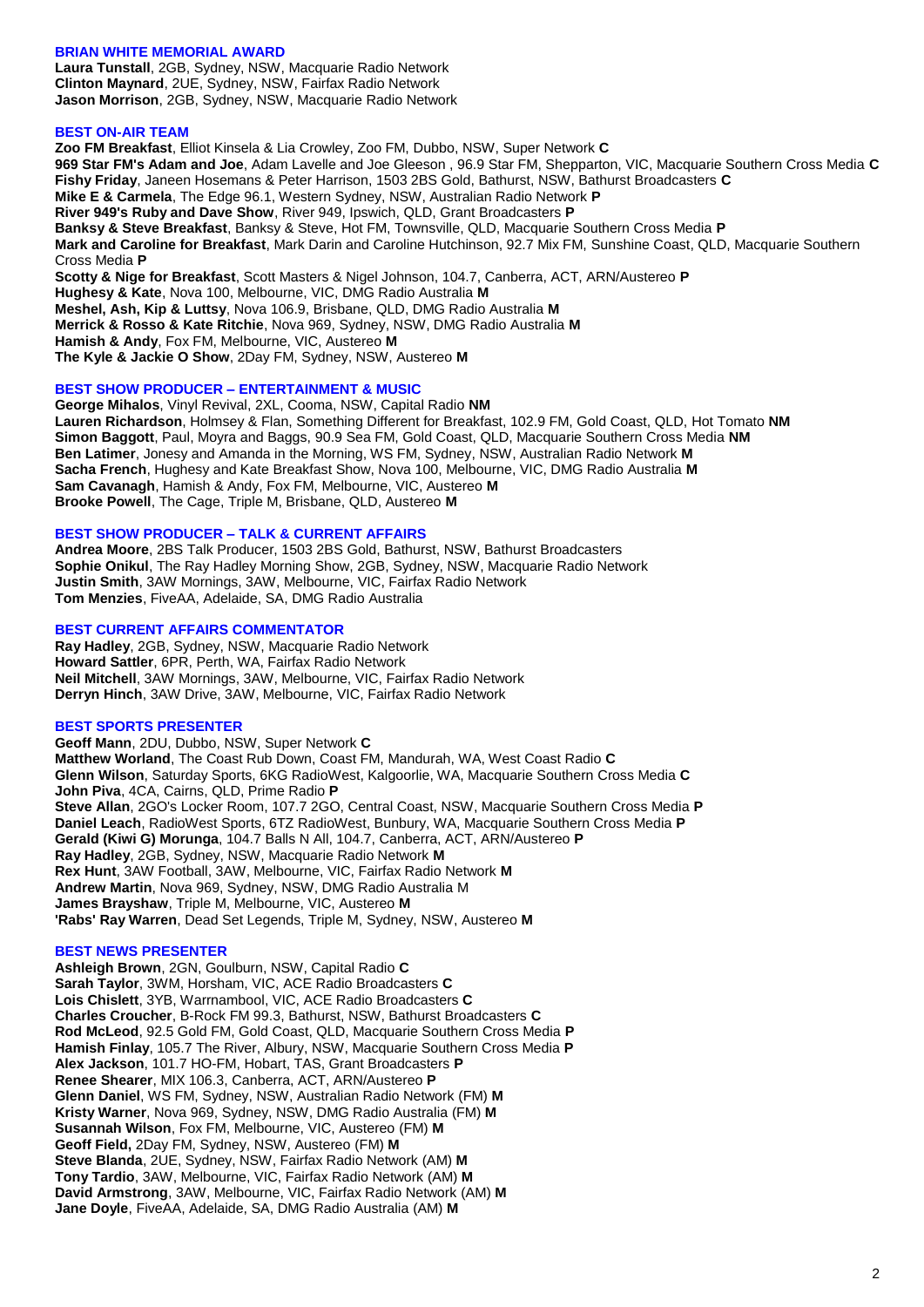# **BEST PROGRAM DIRECTOR**

**Cameron Williams**, 97.7 Snow FM, Cooma, NSW, Capital Radio **C Damien Willoughby 'Will'**, 3SR FM/Star 96.9, Shepparton, VIC, Macquarie Southern Cross Media **C Dayle Richardson**, 98.1 Power FM, Muswellbrook, NSW, Grant Broadcasters **C Allan Cameron**, 101.3 Sea FM /107.7 2GO, Central Coast, NSW, Macquarie Southern Cross Media **P Mike Duncan**, Star 104.5, Central Coast, NSW, DMG Radio Australia **P Barry Keohane**, MIX 106.3, Canberra, ACT, ARN/Austereo **P Ross Turner**, 91.9 Sea FM /92.7 Mix FM, Sunshine Coast, QLD, Macquarie Southern Cross Media **P Ryan Rathbone**, Nova 106.9, Brisbane, QLD, DMG Radio Australia **M Dave Cameron**, Fox FM, Melbourne, VIC, Austereo **M Mitch Braund**, B105, Brisbane, QLD, Austereo **M Derek Bargwanna**, 2Day FM, Sydney, NSW, Austereo **M**

### **BEST MUSIC DIRECTOR**

**Katie Jones**, 97.7 Snow FM, Cooma, NSW, Capital Radio **C George Mihalos**, 2XL, Cooma, NSW, Capital Radio **C Nick Day**, 1503 2BS Gold / 99.3 B-Rock FM, Bathurst, NSW, Bathurst Broadcasters **C Fyona Smith**, 92.7 Mix FM, Sunshine Coast, QLD, Macquarie Southern Cross Media **P Trent Towson**, 90.9 Sea FM, Gold Coast, QLD, Macquarie Southern Cross Media **P Brendan 'Brendo' Englebrecht**, 104.9 Star FM, Albury, NSW, Macquarie Southern Cross Media **P Matthew Eggleston**, NX FM, Newcastle, NSW, Austereo **P Kate Casey**, Nova 106.9, Brisbane, QLD, DMG Radio Australia **M Estelle Paterson**, Nova 100, Melbourne, VIC, DMG Radio Australia **M Scott Baker-Smith**, Fox FM, Melbourne, VIC, Austereo **M Alex Abela**, SA FM, Adelaide, SA, Austereo **M**

#### **BEST PROMOTIONS DIRECTOR**

**Steve White**, 90.9 Sea FM /92.5 Gold FM, Gold Coast, QLD, Macquarie Southern Cross Media **NM Peta-Jayne Habner**, 102.9 FM, Gold Coast, QLD, Hot Tomato **NM Zak Davies**, 104.7 / MIX 106.3, Canberra, ACT, ARN/Austereo **NM Jacqui Murphy**, Gold 104.3 FM, Melbourne, VIC, Australian Radio Network **M Kate Hurley**, Mix 106.5 FM, Sydney, NSW, Australian Radio Network **M Tanya Simpson**, Nova 100, Melbourne, VIC, DMG Radio Australia **M Tim Dwyer**, Nova 969, Sydney, NSW, DMG Radio Australia **M**

#### **BEST STATION SALES ACHIEVEMENT**

**Radio Hunter Valley**, 981 2NM/98.1 Power FM, Muswellbrook, NSW, Grant Broadcasters **C RadioWest/Hot FM Kalgoorlie**, 6KG RadioWest, Kalgoorlie, WA, Macquarie Southern Cross Media **C South West Sales Team**, RadioWest/Hot FM, Bunbury, WA, Macquarie Southern Cross Media **P Flow FM Sales Team**, Flow FM, Kapunda, SA, W&L Phillips **P 104.7 Sales Team**, 104.7, Canberra, ACT, ARN/Austereo **P Mix 106.3 Sales Team**, Mix 106.3, Canberra, ACT, ARN/Austereo **P Nova 106.9 Sales Team**, Nova 106.9, Brisbane, QLD, DMG Radio Australia **M 97.3 FM Direct Sales Team**, 97.3 FM, Brisbane, QLD, Australian Radio Network **M 2Day FM Sales Team**, 2Day FM, Sydney, NSW, Austereo **M**

#### **BEST DIRECT SALESPERSON**

**Charlie Walker**, 756 RadioWest, Busselton, WA, Macquarie Southern Cross Media **C Anna Zikovic**, 6KG RadioWest, Kalgoorlie, WA, Macquarie Southern Cross Media **C Ashlee O'Brien**, 6KG RadioWest, Kalgoorlie, WA, Macquarie Southern Cross Media **C Jenni Puccini**, 6MM/Coast FM, Mandurah, WA, West Coast Radio **C Jacki Miles**, Hot FM/Sea FM, Rockhampton, QLD, Macquarie Southern Cross Media **P Leonie Leonard**, Hot FM/Sea FM, Mackay, QLD, Macquarie Southern Cross Media **P Heath Griggs**, 100.9 Sea FM/Heart 107.3, Hobart, TAS, Macquarie Southern Cross Media **P Marcus Ryder**, Fox FM/Triple M, Melbourne, VIC, Austereo **M Jenna Nies**, 97.3 FM, Brisbane, QLD, Australian Radio Network **M Shea Morrison**, Nova 106.9, Brisbane, QLD, DMG Radio Australia **M Anthony Colreavy**, Nova 969, Sydney, NSW, DMG Radio Australia **M Toni Lancaster**, 2Day FM, Sydney, NSW, Austereo **M**

#### **BEST AGENCY SALESPERSON**

**Karyn French**, 100.9 Sea FM/Heart 107.3, Hobart, TAS, Macquarie Southern Cross Media **NM Geoff Browne**, Regional Mediaworks, QLD, Macquarie Southern Cross Media **NM Simon Mikulich**, Regional Mediaworks, WA, Macquarie Southern Cross Media **NM Marie Angelski**, Regional Mediaworks, VIC, Macquarie Southern Cross Media **NM Katherine Frost**, Nova 106.9, Brisbane, QLD, DMG Radio Australia **M Warren Moore**, Sydney, NSW, Australian Radio Network **M Lauren Duncan**, 2Day FM, Sydney, NSW, Austereo **M**

# **BEST MULTIMEDIA EXECUTION**

**Tall Ships**, Hamish & Andy, Fox FM, Melbourne, VIC, Austereo **Sing With Stevie**, ARN Solutions, Classic Hits Network, ARN **Waterwise Widget**, Brett Sandler & Shiobhan Baster, Nova 937, Perth, WA, DMG Radio Australia **B105's Yummy Mummies**, Haylie Price, B105, Brisbane, QLD, Austereo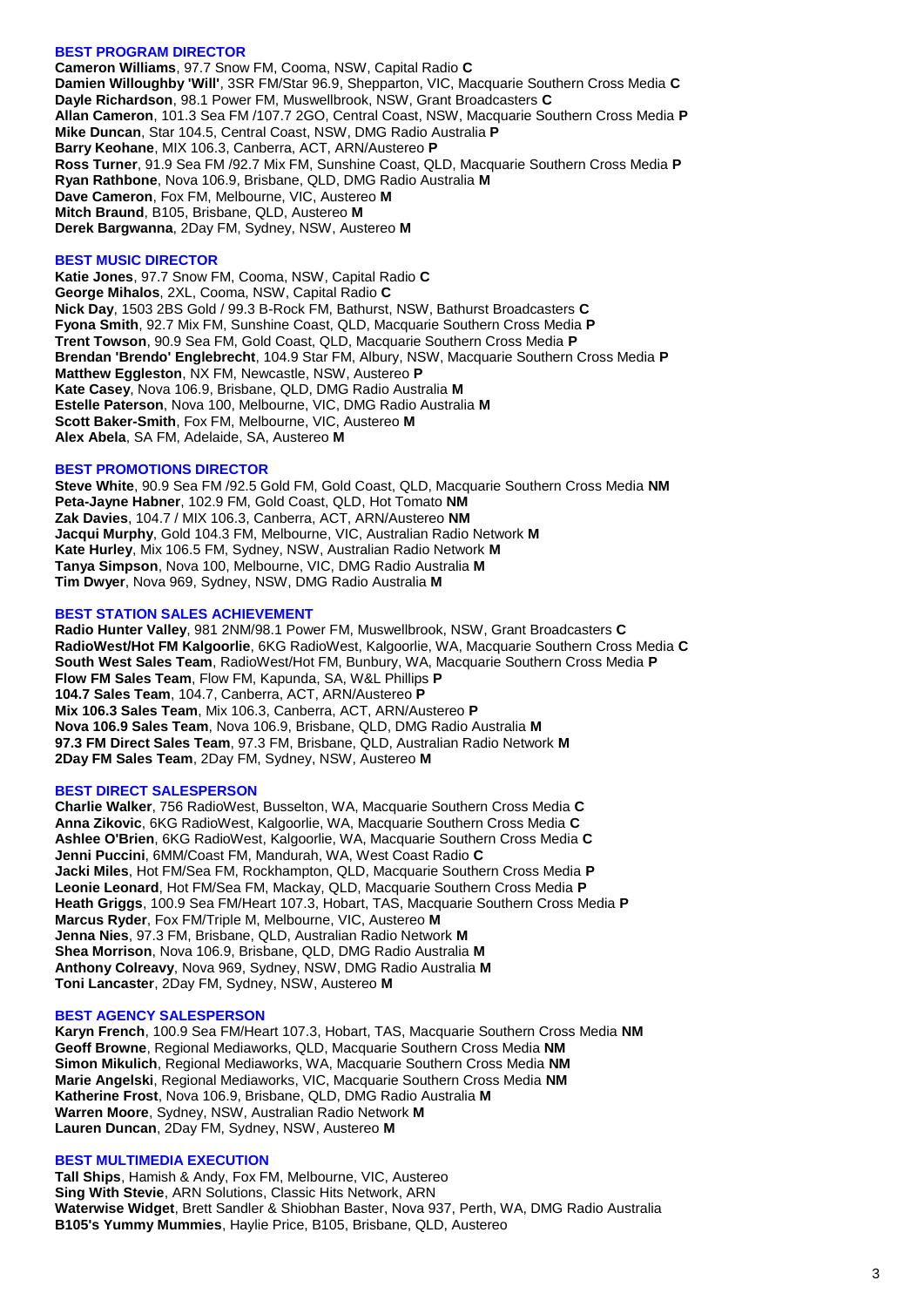# **BEST DOCUMENTARY**

**Barack Obama Inauguration 2009**, Craig 'Lowie' Low, 90.9 Sea FM, Gold Coast, QLD, Macquarie Southern Cross Media **NM Kids In Space**, Craig Huth, Max FM 107.3, Taree, NSW, Super Network **NM**

**Victorian Bushfire Tribute**, Matt Clark, 107.7 2G0/101.3 Sea FM, Central Coast, NSW, Macquarie Southern Cross Media **NM Obama Becomes President**, Blake Gibson, 2UE, Sydney, NSW, Fairfax Radio Network **M**

**Anzac Day Vignettes**, Geoff Bickerton, Tom Bourne, Wade Howland, Martin Kubitzky & Tony Bellette, Mix 102.3FM, Adelaide, SA, Australian Radio Network **M**

**Black Saturday**, Sideshow Mike Andersen, Triple M, Sydney, NSW, Austereo **M**

# **BEST MUSIC SPECIAL**

**2NM's December All Stars**, 98.1 2NM/98.1 Power FM, Muswellbrook, NSW, Grant Broadcasters **C The Hunter's Choice,** 98.1 Power FM, Muswellbrook, NSW, Grant Broadcasters **C Running On Diesel**, Fyona Smith, Ross Turner & Ryan Khay, 92.7 Mix FM, Sunshine Coast, QLD, Macquarie Southern Cross Media **P**

**Big K's Download Show - Jessica Mauboy**, Big K, 90.9 Sea FM, Gold Coast, QLD, Macquarie Southern Cross Media **P Carey's Countdown**, Simon Carey, 102.9 FM, Gold Coast, QLD, Hot Tomato **P**

**Chris-Mas-Isaak**, Marnie Titheradge, Robert Wood and Bruno Bouchet, Mix 106.5, Sydney, NSW, Australian Radio Network **M The Original Top 40**, 2CH, Sydney, NSW, Macquarie Radio Network **M**

**Merrick & Rosso & Kate Ritchie Coldplay Breakfast**, Merrick Watts, Tim Ross & Kate Ritchie, Nova 969, Sydney , NSW, DMG Radio Australia **M**

**Pink Meet & Greet**, David Konsky, 2Day FM, Sydney, NSW, Austereo **M**

# **BEST SPORTS EVENT COVERAGE**

**NRL Forum**, Steve Allan & Greg Clark, 107.7 2GO, Central Coast, NSW, Macquarie Southern Cross Media **NM Olympians Touching Down**, Paddy Gerrard, Ciel Stowe, Ignatius McBride, 101.3 Sea FM, Central Coast, NSW, Macquarie Southern Cross Media **NM The Mountain**, Luke Winter, 747 RadioWest, Esperance, WA, Macquarie Southern Cross Media **NM**

**Olympic Games Coverage 2008**, 2GB Sport/Ray Hadley, 2GB, Sydney, NSW, Macquarie Radio Network **M AFL Grand Final 2008 - Geelong v Hawthorn**, Rex Hunt, Tony Leonard, Robert Walls, Tony Shaw & David King, 3AW, Melbourne, VIC, Fairfax Radio Network **M**

**2008 Toyota AFL Premiership Season**, SEN AFL Football Commentary Team, SEN 1116, Melbourne, VIC, Pacific Star Network **M AFL Grand Final 2008**, Triple M, Melbourne, VIC, Austereo **M**

# **BEST STATION PROMOTION**

**Say it with a Song**, Peter Deppeler & Andrea Waycott, Mixx FM, Colac, VIC, ACE Radio Broadcasters **C If the Shoe Fits**, Liana Lambert & Stephany Winter, Sea FM, Bundaberg/Maryborough, QLD, Macquarie Southern Cross Media **C Who Wants to be a Jock On Air**, 98.1 Power FM, Muswellbrook, NSW, Grant Broadcasters **C Star 104.5's \$150,000 Beat The Rock Star**, Star 104.5 Product Team, Star 104.5, Central Coast, NSW, DMG Radio Australia **P Lisa's Ladies Lunch with Kate Ritchie**, Star 104.5 Breakfast Promotions, Star 104.5, Central Coast, NSW, DMG Radio Australia **P Chance of a Lifetime**, Peta-Jayne Habner, 102.9 FM, Gold Coast, QLD, Hot Tomato **P Identity Theft**, Tania Kimmins, Rob Sharples, Ryan Gracie and Tia Robins, i98, Wollongong, NSW, Win Corporation **P Dicko The Wrestler**, Kimberly Mannaa, Vega 91.5 FM, Melbourne, VIC, DMG Radio Australia **M The Big Quokka**, 92.9 Content and Integration, 92.9 FM, Perth, WA, Austereo **M Tall Ship Adventure**, Hamish & Andy, Fox FM, Melbourne, VIC, Austereo **M Kyle and Jackie O's Heartless Hotline**, Chrissie Maus, 2Day FM, Sydney, NSW, Austereo **M**

# **BEST SALES PROMOTION**

**Captain Costcutter**, 2GN, Goulburn, NSW, Capital Radio **C Can You Rain Dance**, Stephany Winter & Liana Lambert, 101.9 Sea FM/93.1 Sea FM, Fraser Coast/Bundaberg, QLD, Macquarie Southern Cross Media **C Dob In Your Dad**, 98.1 Power FM, Muswellbrook, NSW, Grant Broadcasters **C Rockin' Rooster**, Star 104.5 Breakfast Promotions, Star 104.5, Central Coast, NSW, DMG Radio Australia **P Laptops + Steamroller = Awesome**, 104.7 Product Team, 104.7, Canberra, ACT, ARN/Austereo **P Cam & Lisa's Canberra Milk Kids**, MIX 106.3 Product Team, MIX 106.3, Canberra, ACT, ARN/Austereo **P 2UE Rebranding to 2UE-Wii**, 2UE, Sydney, NSW, Fairfax Radio Network **M \$50 Million Power Ball**, Sara Hailes, Nova 919, Adelaide, SA, DMG Radio Australia **M Hamish and Andy Go Totally Nuts in Beijing**, James Bayes and Julie Anne Longano, Fox FM, Melbourne, VIC, Austereo **M**

# **BEST NETWORKED PROGRAM**

**ACE Radio Country Today**, Sandra Moon, 3WM, Horsham, VIC, ACE Radio Network **C The Dirty 30**, Trent McCurdy, VIC, ACE Radio Network **C Access All Areas**, Danni McCallum, RadioWest, Narrogin, WA, Macquarie Southern Cross Media **C Lowie vs America**, Craig 'Lowie' Low, Gold Coast, QLD, Macquarie Southern Cross Media **P The Benchwarmers**, Ant & Becs, Sea FM, Gold Coast, QLD, Macquarie Southern Cross Media **P The Hit List with Matty and Renee**, Sea FM, Gold Coast, QLD, Macquarie Southern Cross Media **P Continuous Call Team**, 2GB, Sydney, NSW, Macquarie Radio Network **M Hughesy & Kate's Sunday Sleep In**, Nova 100, Melbourne, VIC, DMG Radio Australia **M Merrick & Rosso & Kate Ritchie**, Nova 969, Sydney, NSW, DMG Radio Australia **M Hamish & Andy**, Fox FM, Melbourne, VIC, Austereo **M The Kyle & Jackie O Hour of Power**, 2Day FM, Sydney, NSW, Austereo **M**